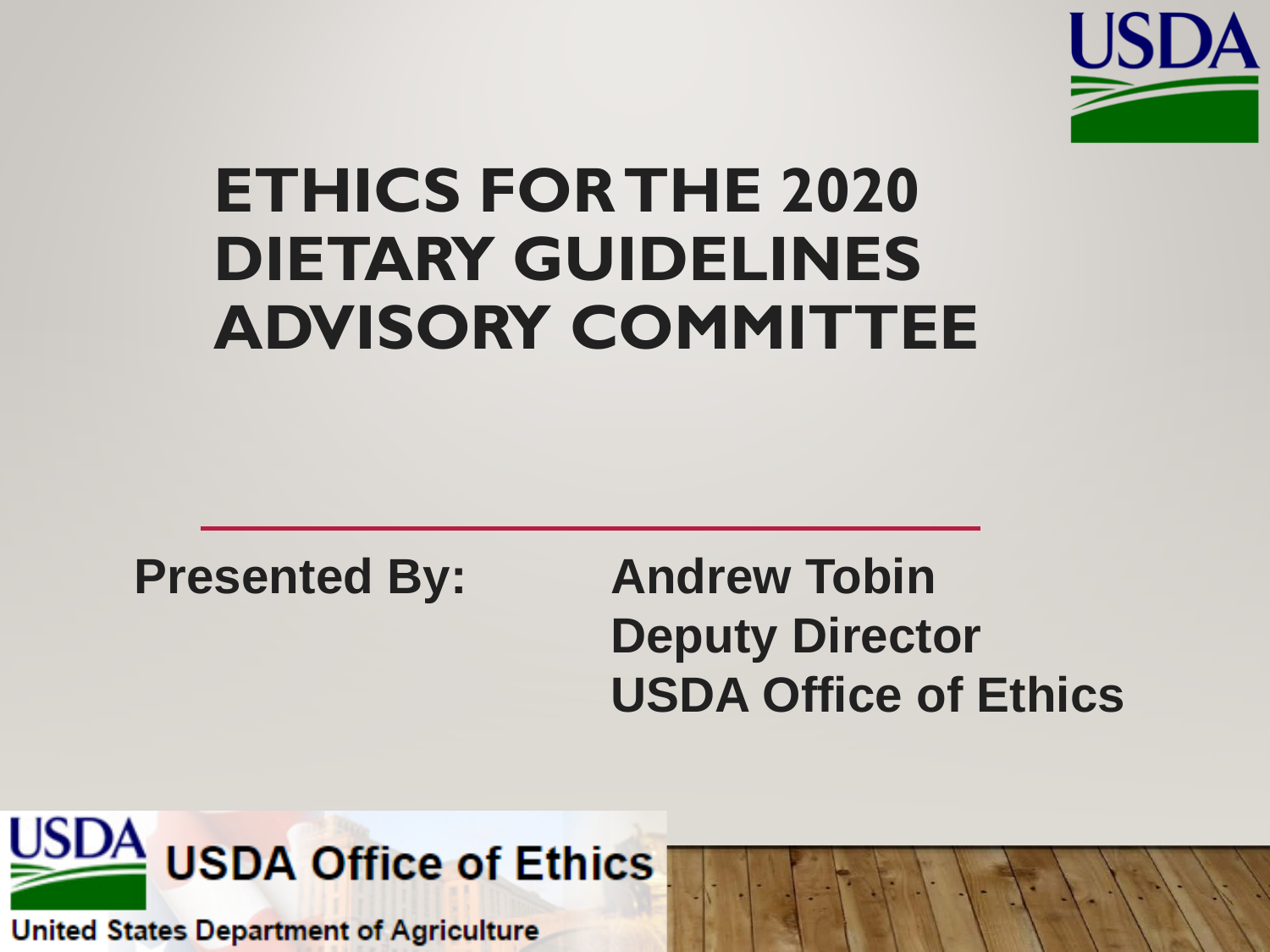## WHAT IS A FEDERAL ADVISORY COMMITTEE?

A committee, board, panel, or other similar group–

- Established by statute or established or utilized by either the President or an agency official.
- For the purpose of obtaining advice or recommendations on "issues or policies within the scope of an agency official's responsibilities".

The Dietary Guidelines Advisory Committee: 7 U.S.C. 5341, the National Nutrition Monitoring and Related Research Act of 1990, Title III, directed the Secretaries of USDA and HHS to publish the Dietary Guidelines for Americans jointly at least every five years.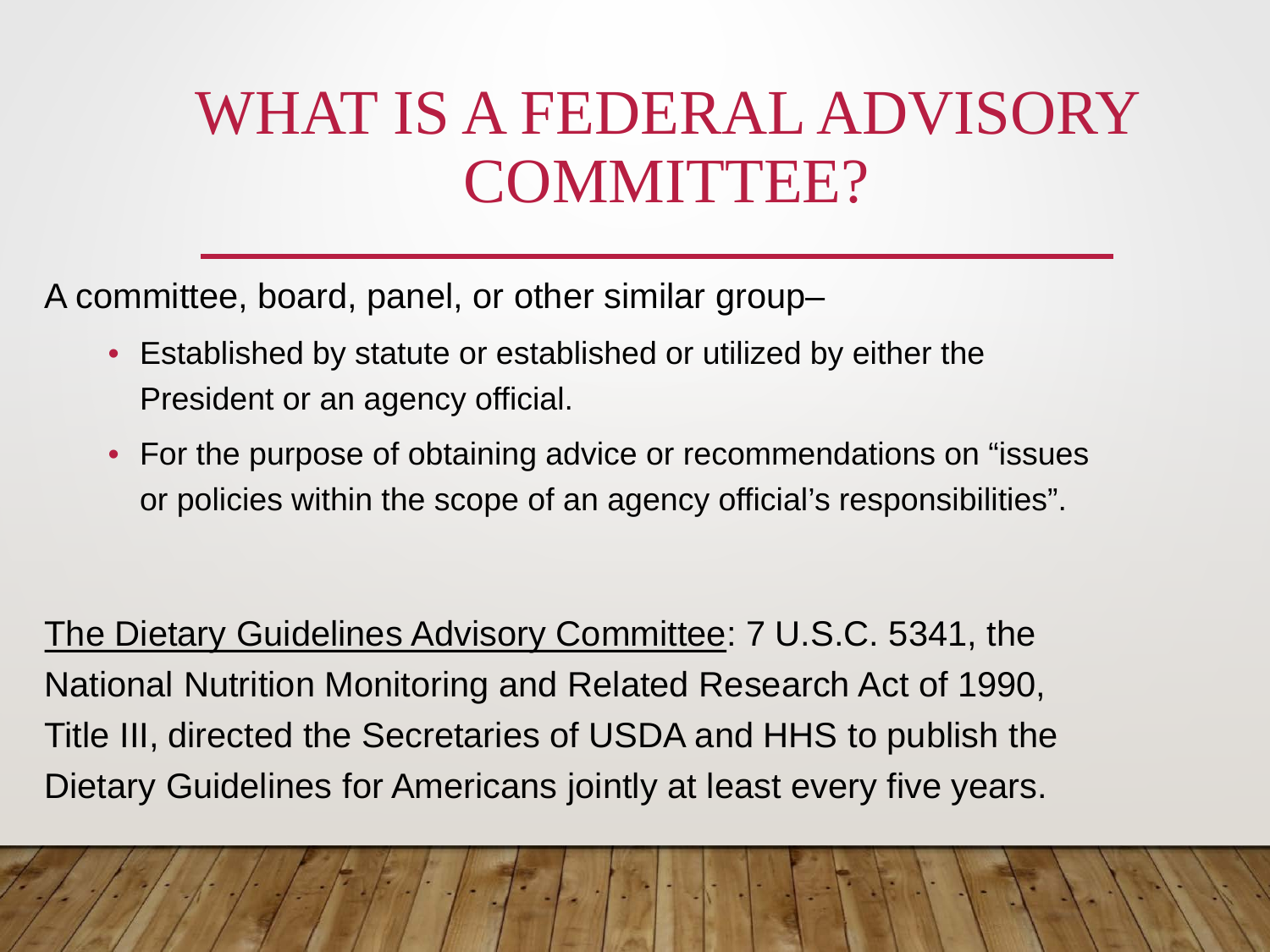## BACKGROUND

**"It is occasionally necessary to distinguish consultants and advisers from persons speaking for a firm or an industry, or for labor or agriculture, or in some other representative capacity**"

*- "Preventing Conflicts of Interest on the Part of Advisers and Consultants to the Government.***"** (February 9, 1962)

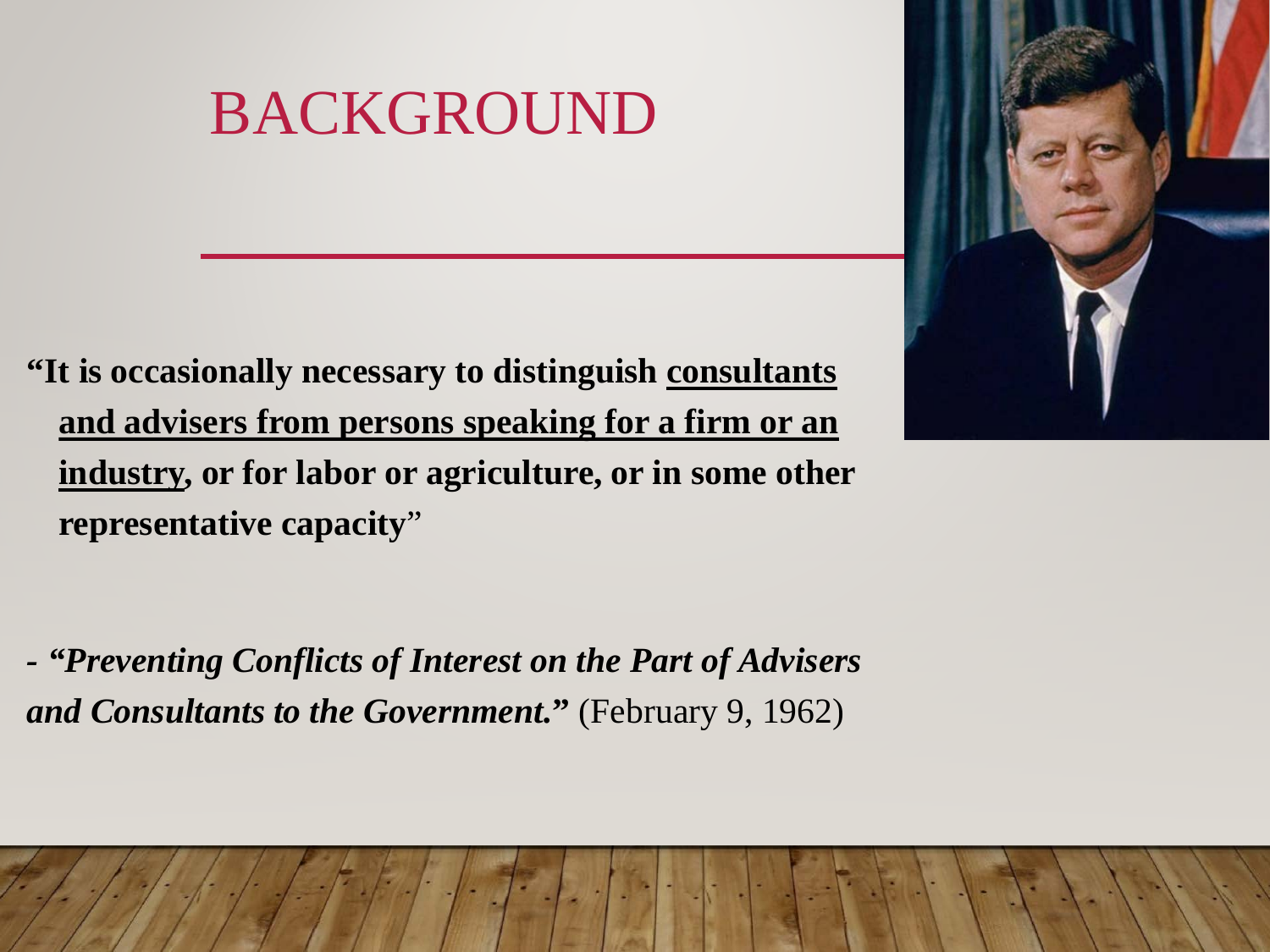THREE POSSIBLE CLASSIFICATIONS UNDER THE ETHICS RULES:



- 1. Federal Employees
- 2. Representatives
- 3. Special Government Employees (SGEs)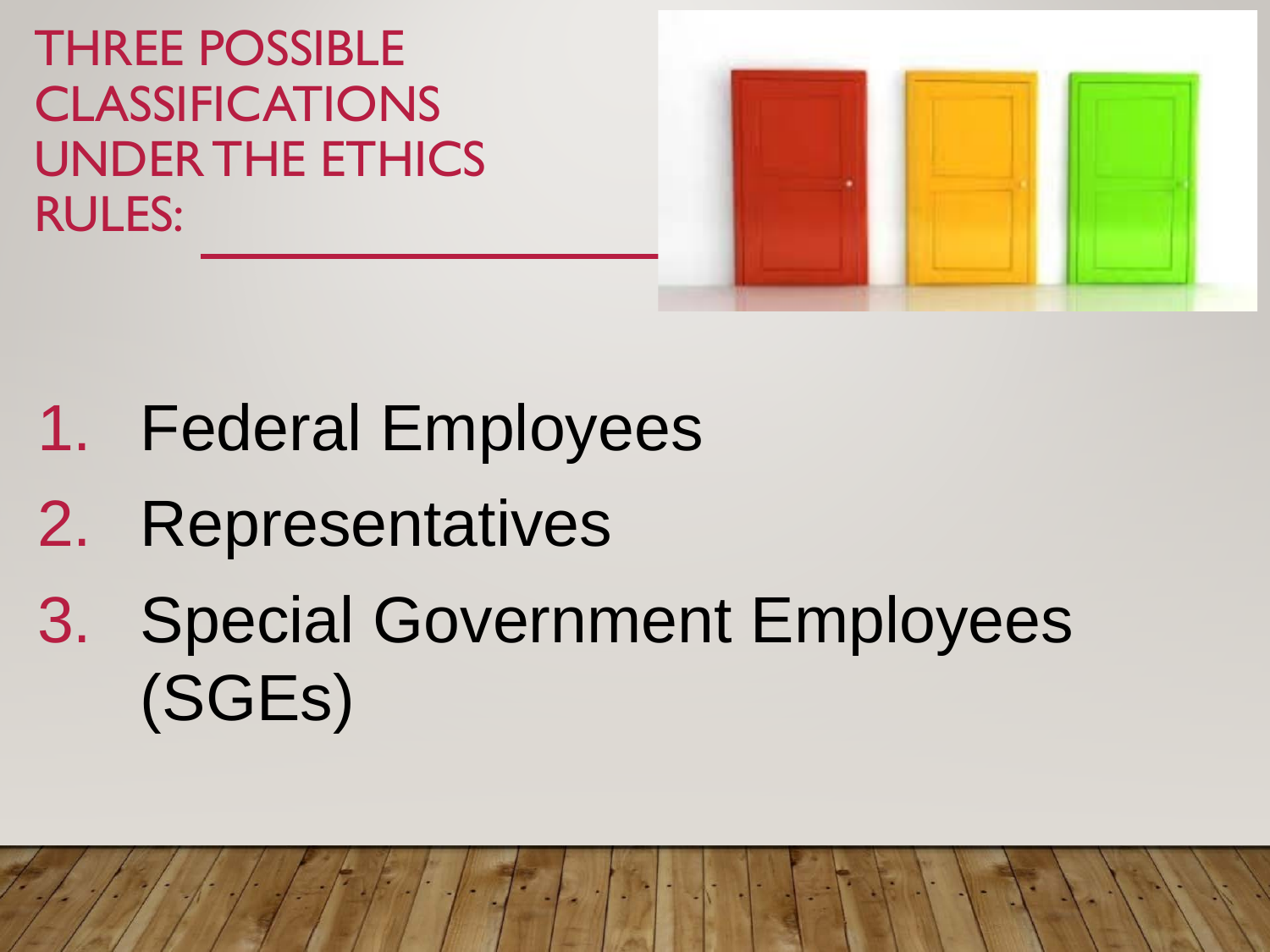



- A full-time employee or a part-time employee that works more than 130 days in a year
- Compensated by the Federal Government
- Subject to all criminal conflict of interest statutes (18 U.S.C. §§ 203-209)
- Subject to the Standards of Ethical Conduct for Employees of the Executive Branch (5 C.F.R. Part 2635)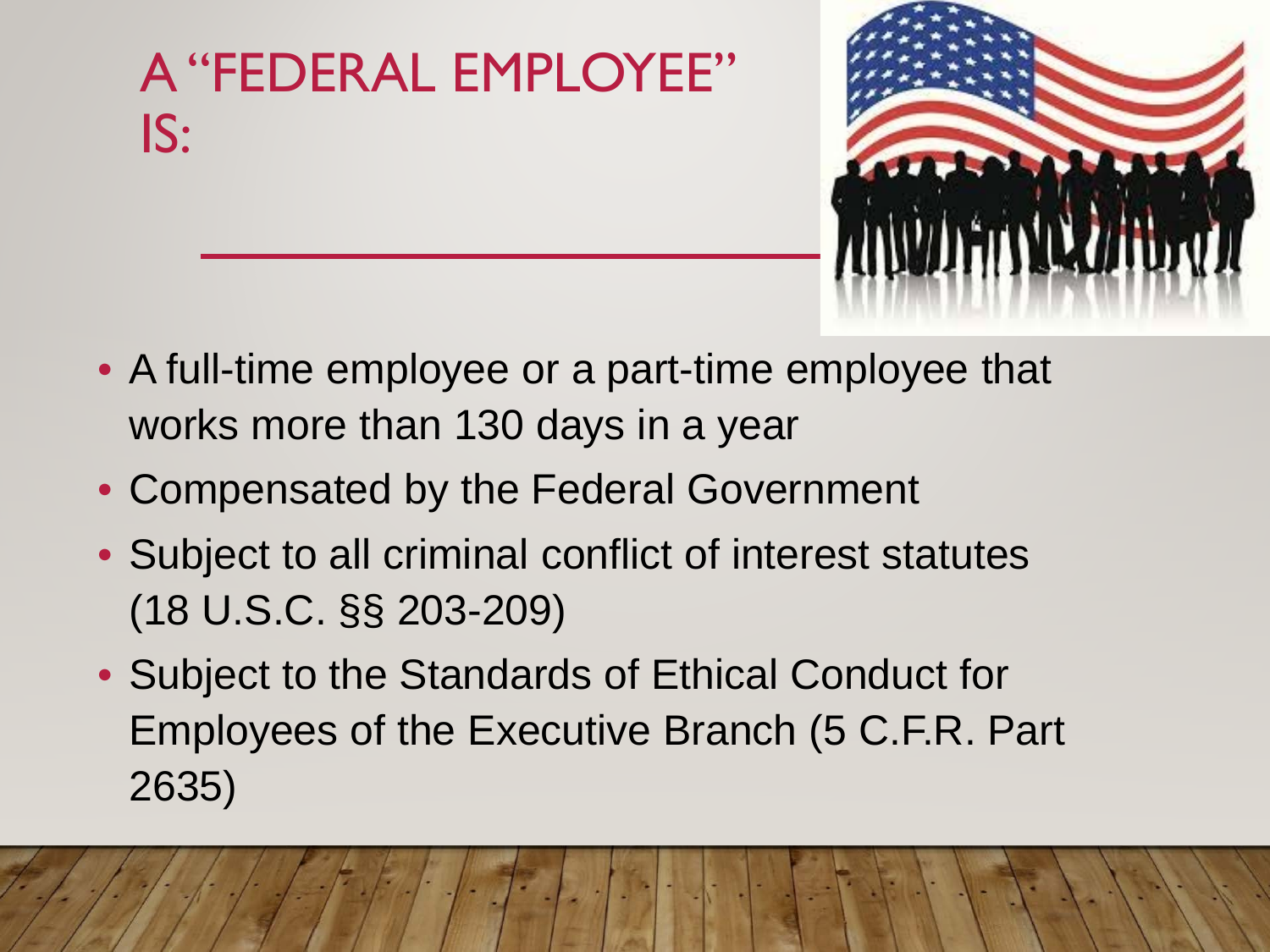

- **Not** a Federal employee
- **Not** compensated by the Federal Government
- Only represents specific interests or outside groups

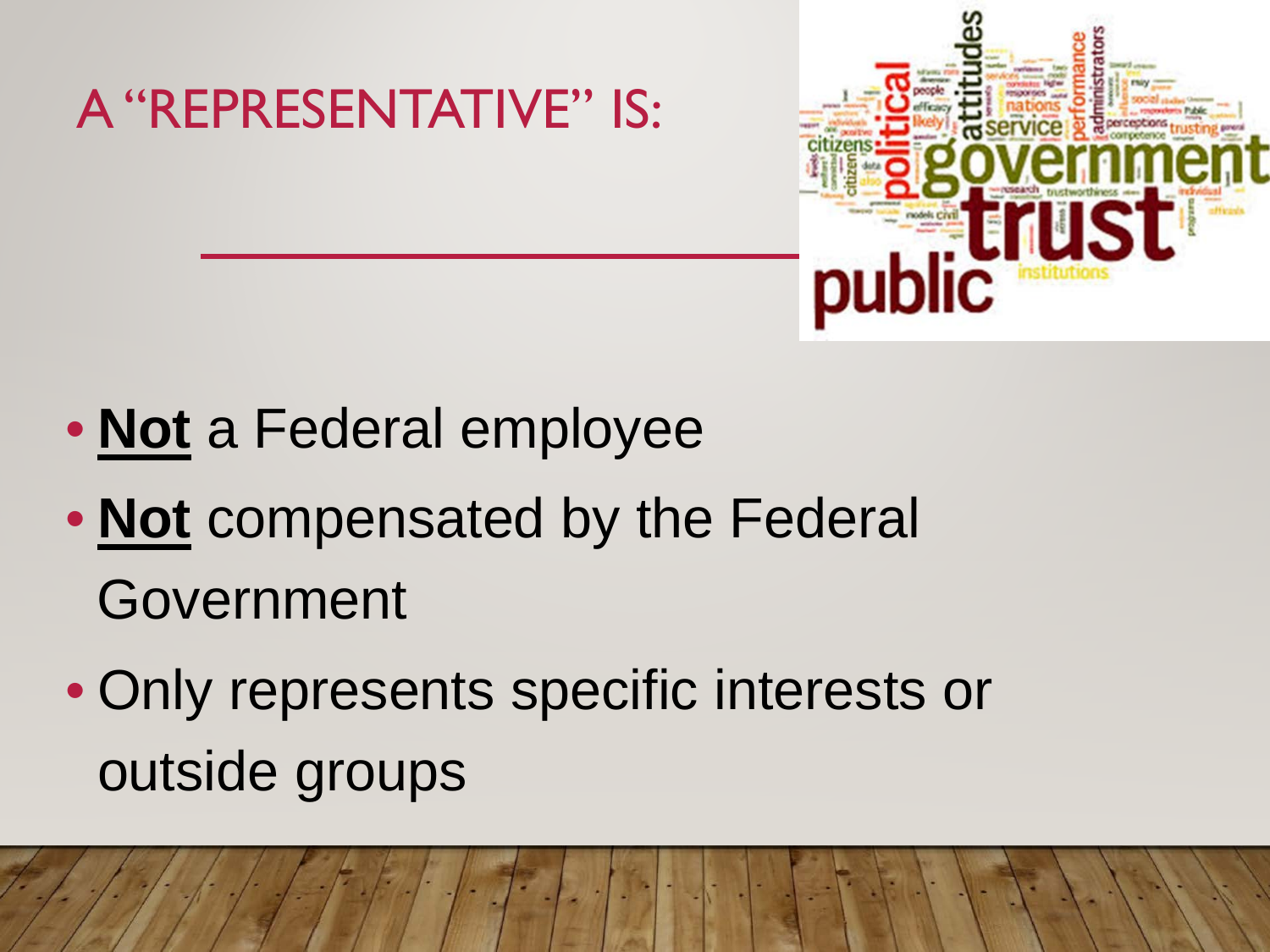### A "REPRESENTATIVE" IS:



- Appointed for the purpose of presenting the points of view of outside interest groups or stakeholders
	- e.g., (labor unions, consumers, an industry sector)
- Not appointed to provide expert, independent, or unbiased advice in committee matters

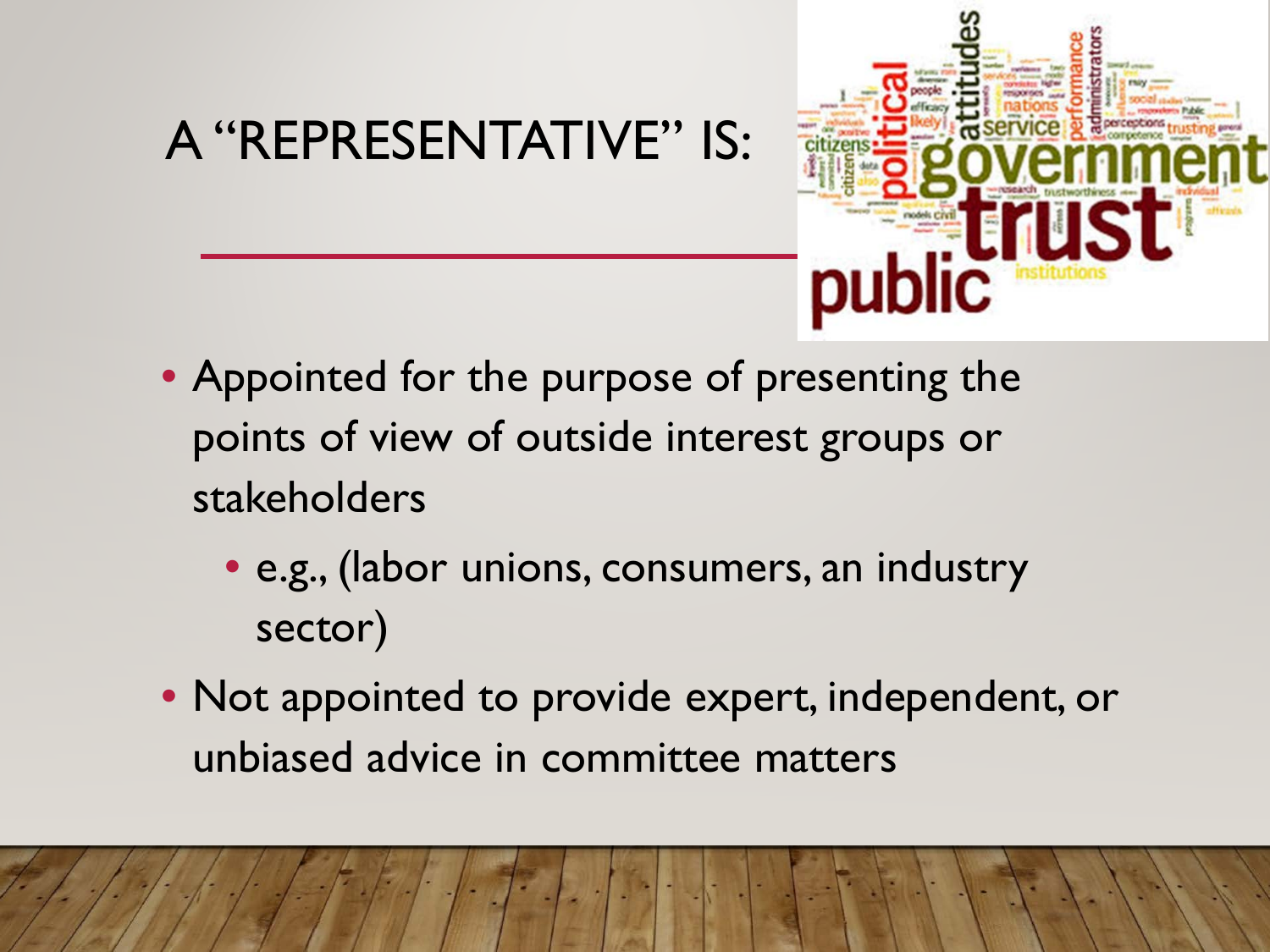### ETHICS RULES AND REPRESENTATIVES



- Not subject to the conflict of interest statutes (18 U.S.C. §§ 203-209); or
- The standard of conduct regulations found at 5 C.F.R. part 2635.

**However, representatives should be** aware of any potential appearance concerns associated with their service.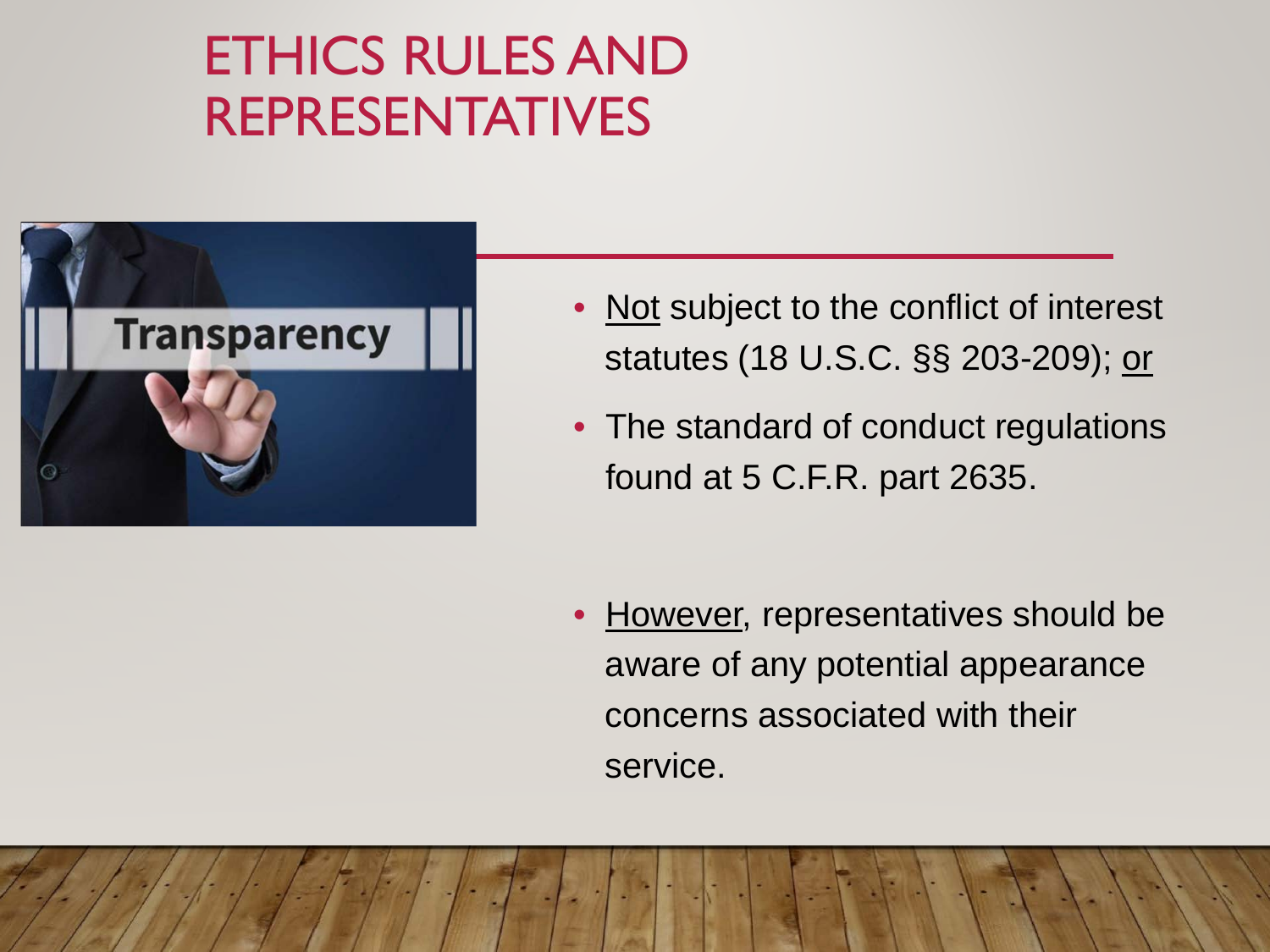### REPRESENTATIVES SHOULD:

- Fully and immediately disclose to the DFO any potential conflict of interest or any appearance thereof.
- Though not required, OE may still recommend a recusal (disqualification) if a particular matter involves:
	- Financial interests of a spouse, minor child, or business partner.
	- Submissions of a close friend, student, colleague, or from an organization of which the representative is an active member.

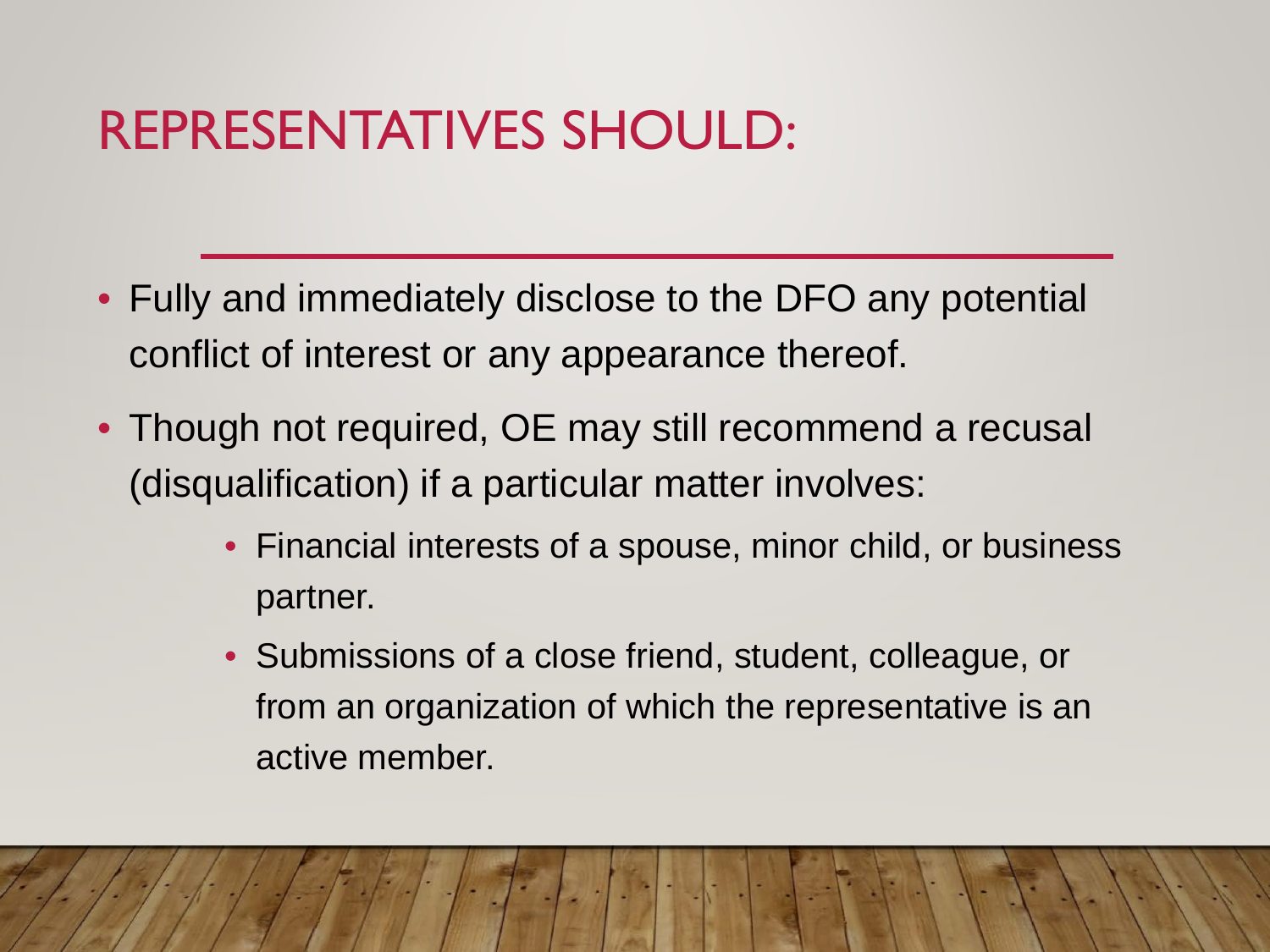### EXAMPLE (REPRESENTATIVES):



**EXAMPLE:** Suzanne serves on the Advisory Committee on Minority Farmers. In that capacity, she is asked to review grant applications for the Outreach and Assistance for Socially Disadvantaged Farmers and Ranchers Competitive Grant Program.

If her husband applies for such a grant, **Suzanne should recuse herself from reviewing any application** for that program.

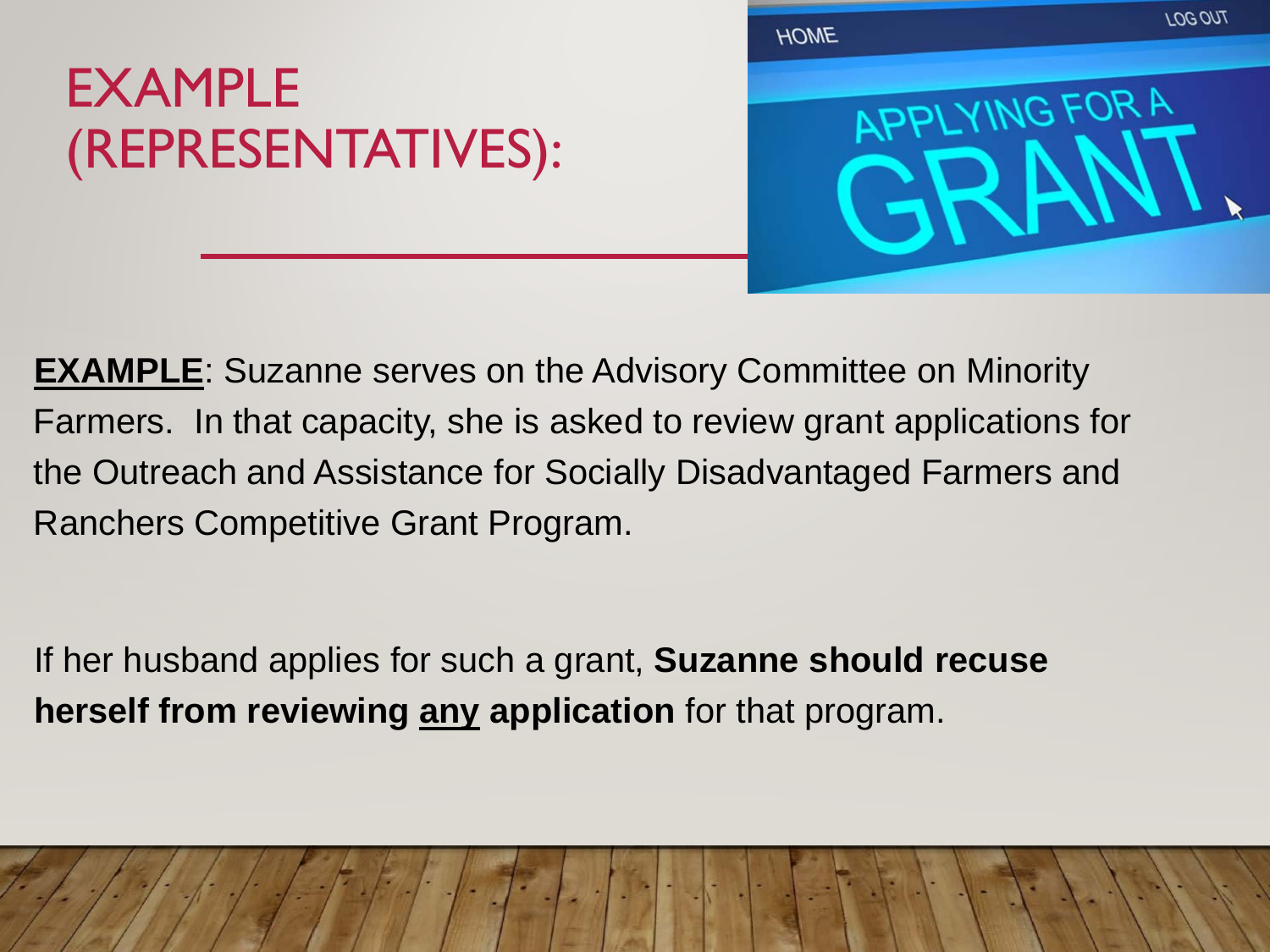## WHAT IS A SPECIAL GOVERNMENT EMPLOYEE (SGE)?

The term "special Government employee" is defined to include an officer or employee of the executive or legislative branch of the United States Government, of any independent agency of the United States or of the District of Columbia, who is retained, designated, appointed, or employed to perform, with or without compensation, for not to exceed one hundred and thirty days during any period of three hundred and sixty-five consecutive days, temporary duties either on a full-time or intermittent basis.

#### - 18 U.S.C. § 202(a)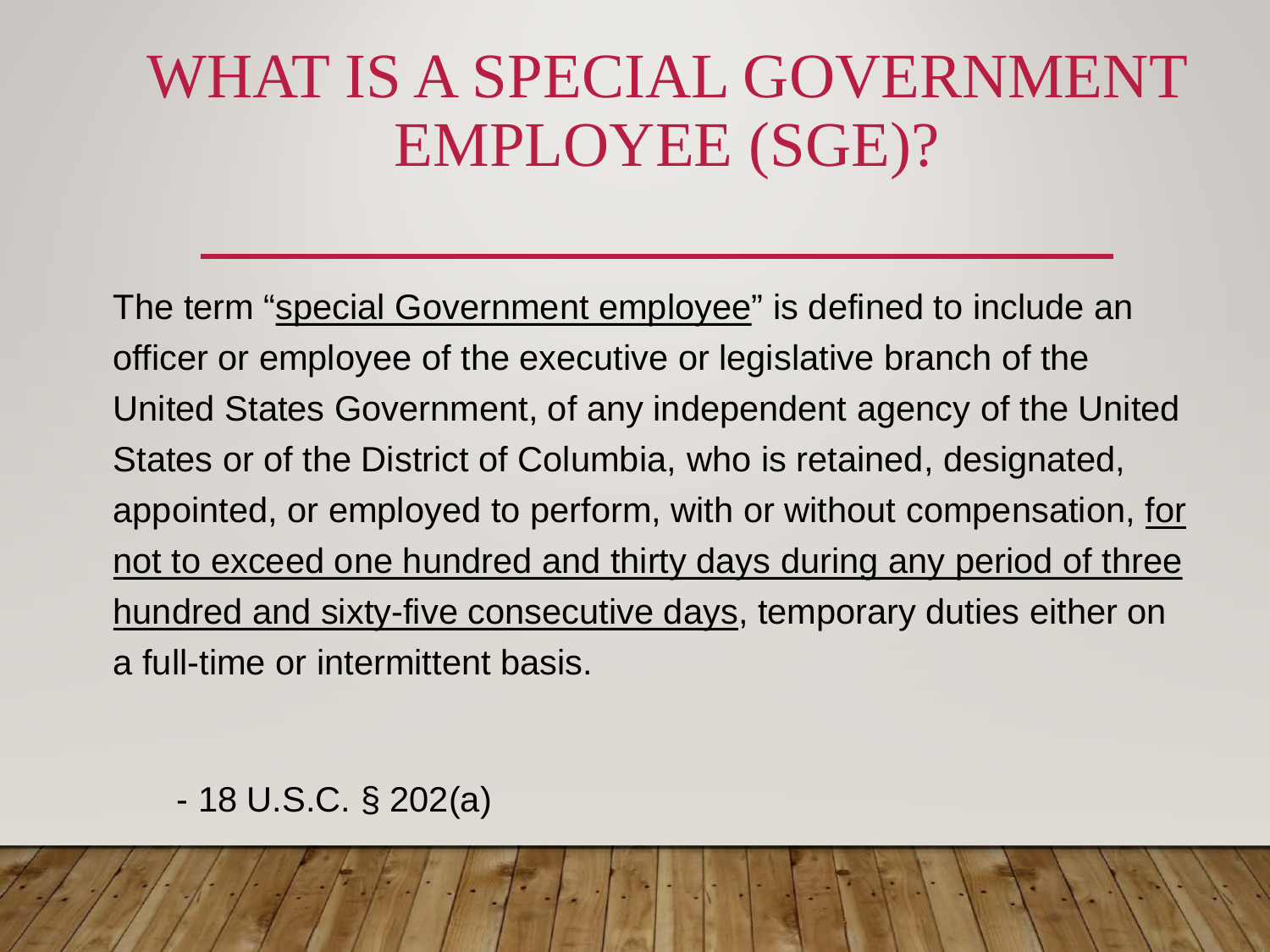### MORE SPECIFICALLY, A SGE IS ONE WHO:



- Provides independent advice based on recognized expertise or expert knowledge relevant to the committee.
- Works on a temporary basis
	- Not to exceed 130 days of Federal service during a 365-day period.
	- Partial work days count as a full day.
- Is under supervision of a Federal Employee while acting as an SGE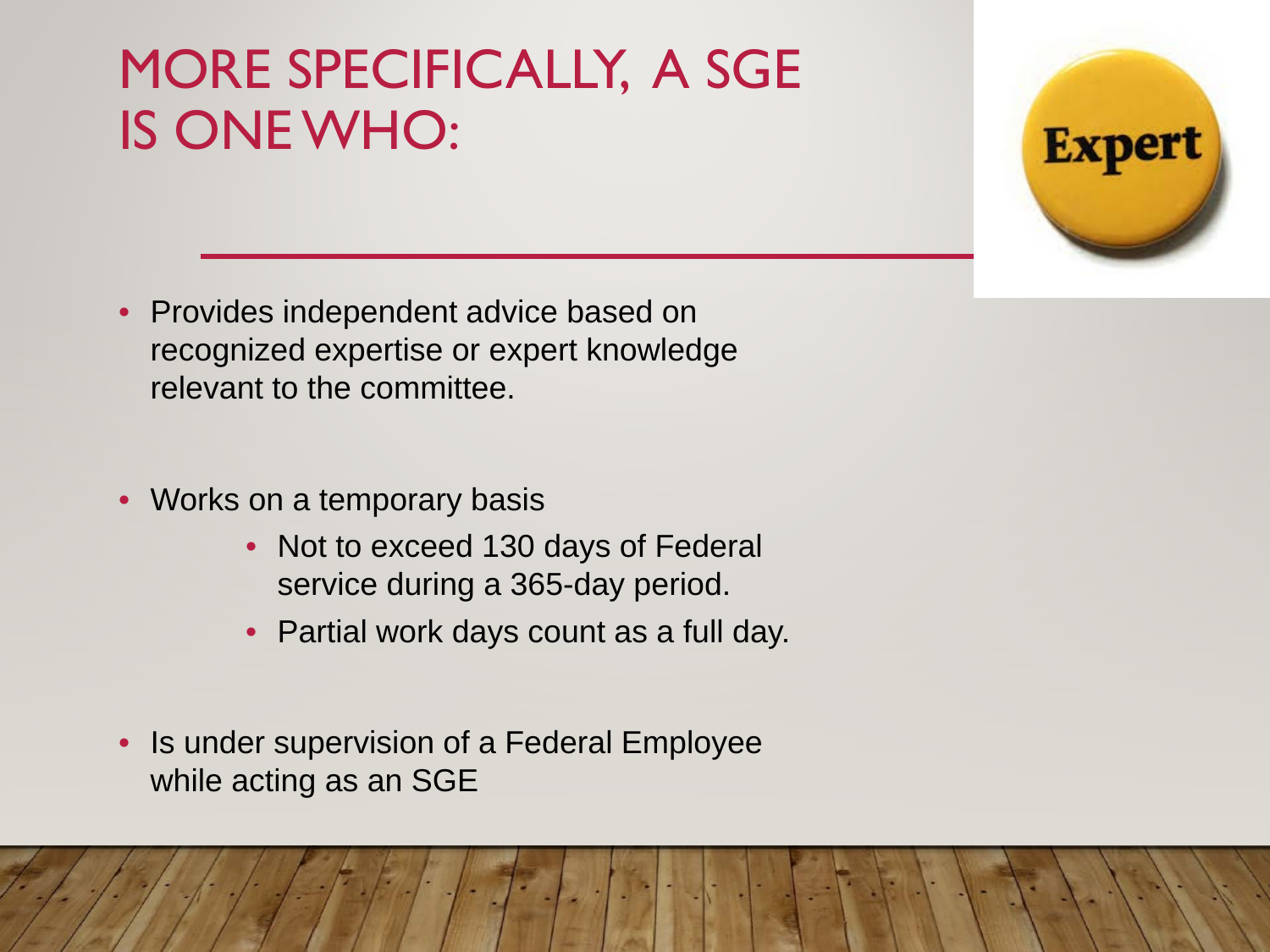### OMB GUIDANCE RE: LOBBYISTS ON FEDERAL ADVISORY COMMITTEES:

- As per guidance from the White House Office of Management and Budget, Federal agencies are prohibited from appointing or reappointing federally registered lobbyists to advisory committees, boards, and commissions in their individual capacity (e.g. SGEs)
- The prohibition does not apply if they are specifically appointed to represent the interests of a nongovernmental entity, a recognizable group of persons or nongovernmental entities (an industry sector, labor unions, environmental groups, etc.), or state or local governments.

See: OMB Notice of Revised Guidance (8/13/2014)

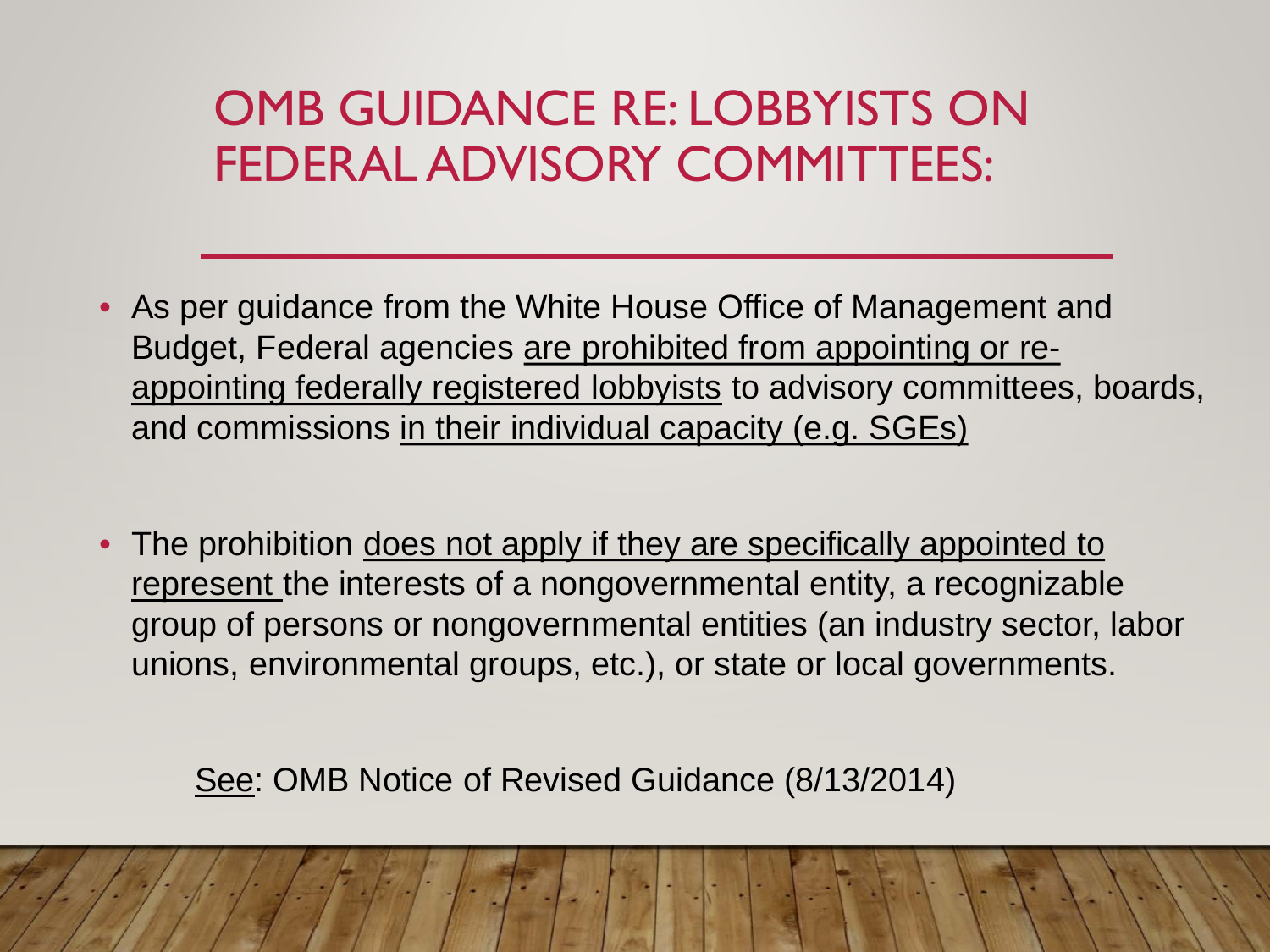### ETHICS AND SGES:

- Required to submit the OGE 450 Confidential Financial Disclosure Report upon appointment and annually thereafter.
- Required to receive annual ethics training.
- Subject to Federal employee ethics laws and regulations while acting as an SGE.

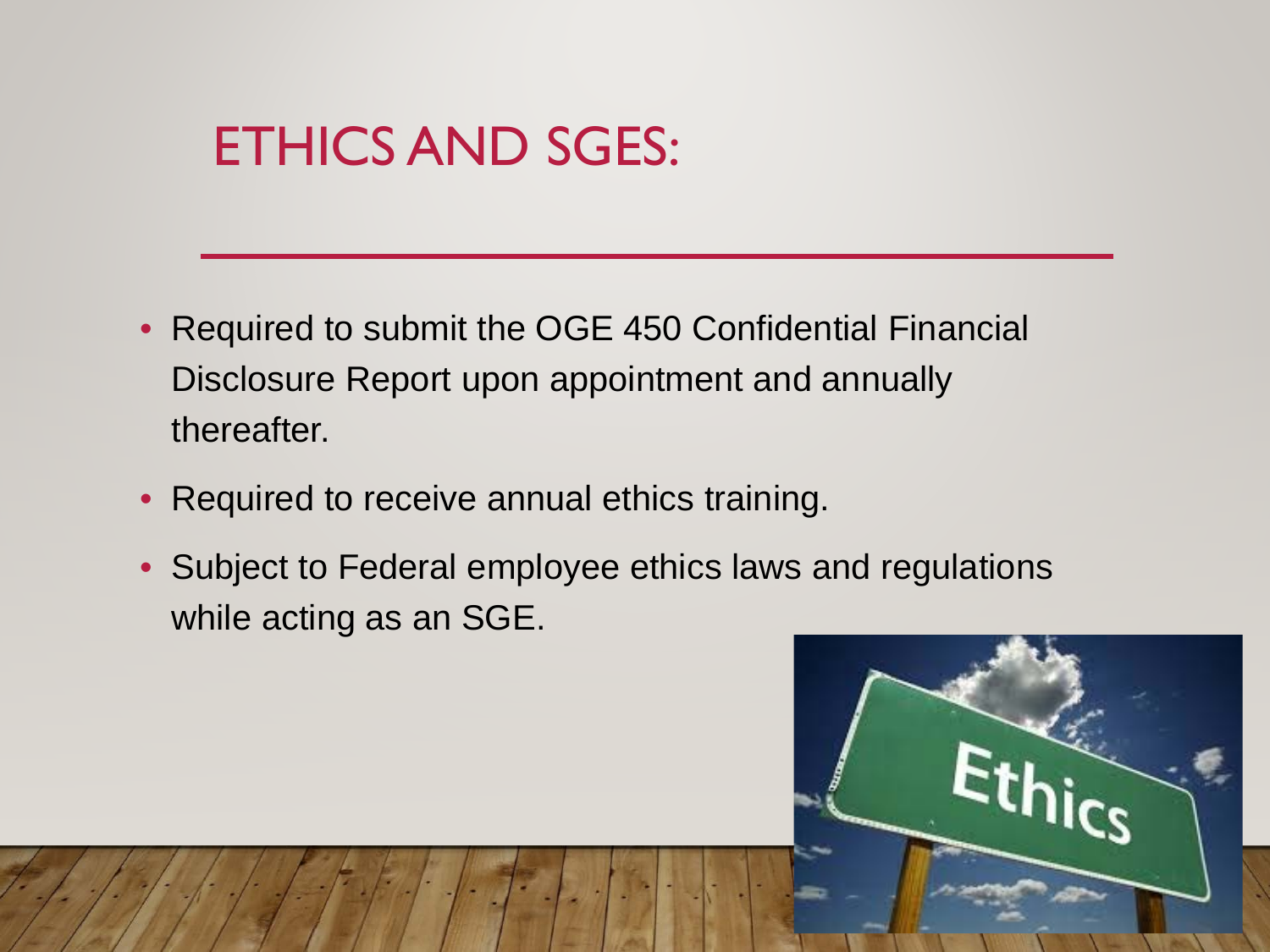#### **BASIC RULE #1:**

If a matter before the committee involves your financial interests or the interests of someone close to you DON'T work on it.

> Your Financial Interests

Your **Official Duties**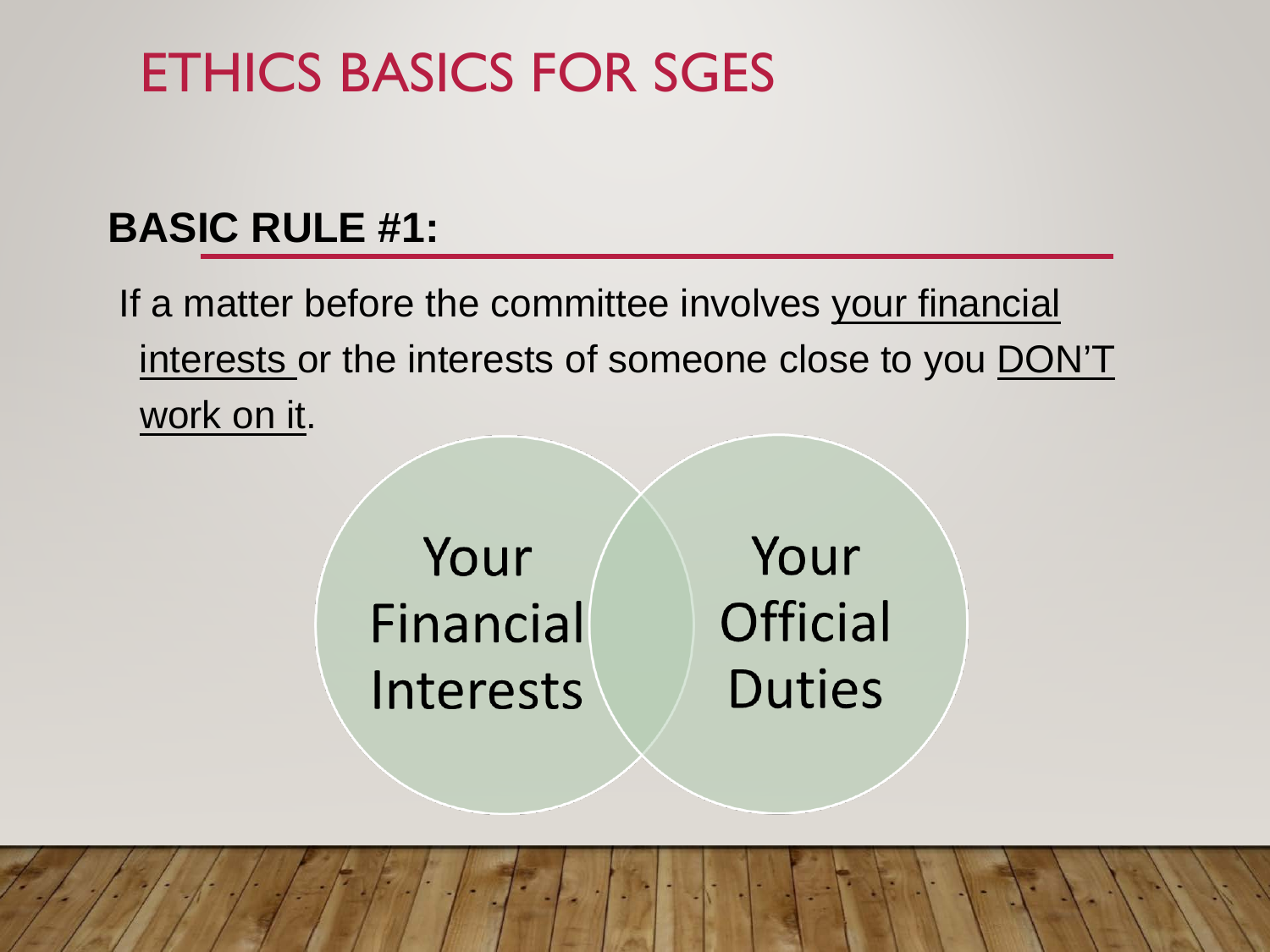#### Which relationships trigger recusal?

- Your Spouse and Minor Child(ren)
- You employer or prospective employer;
- Your General Partner; and
- Any organization where you are an officer, trustee, or General Partner.

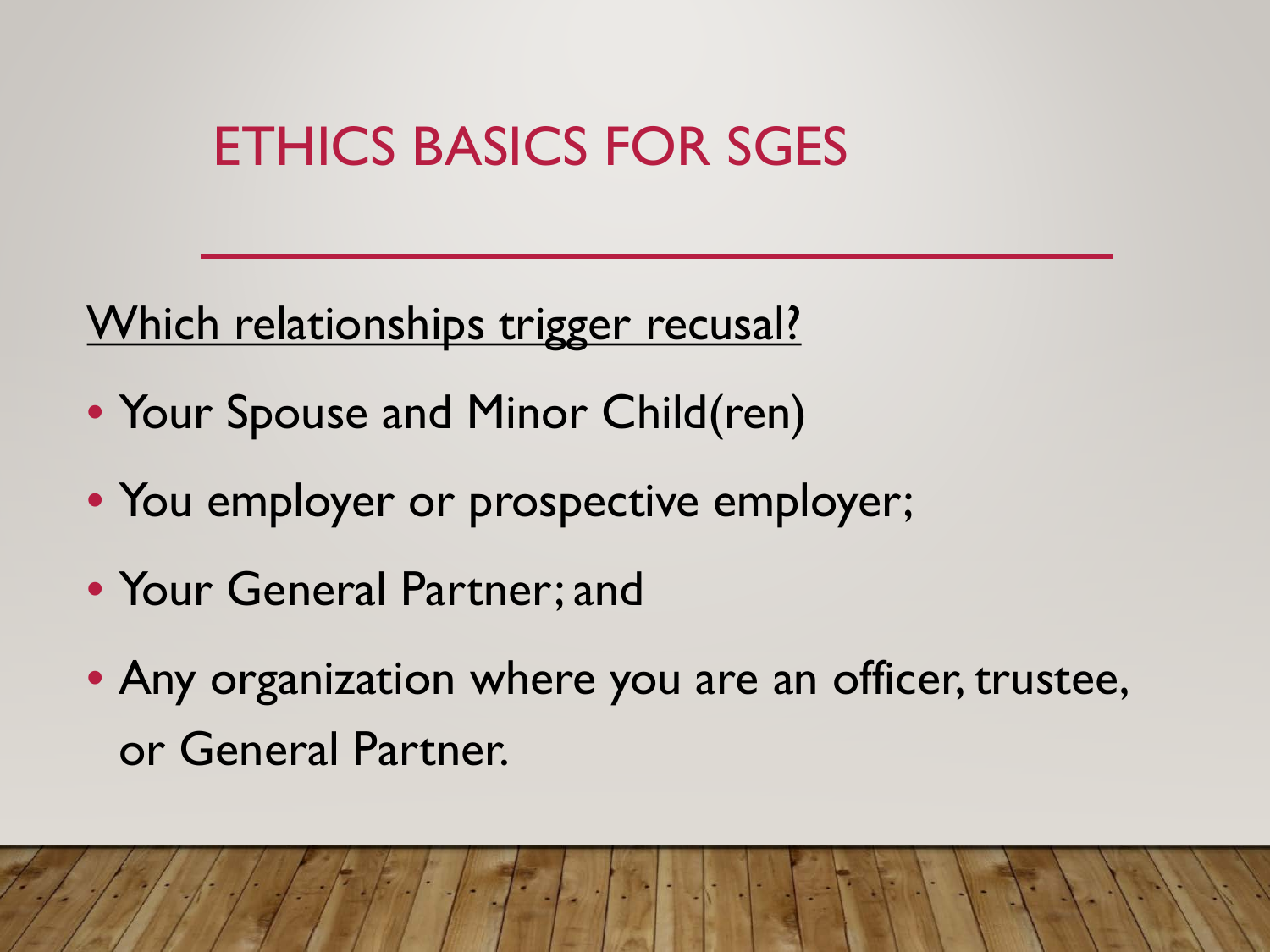

- Which matters\* count?
- Grant and Loan Applications
- Contracts
- Litigation
- Judicial proceedings
- Requests for rulings & determinations

\*These are known as "particular matters involving specific parties"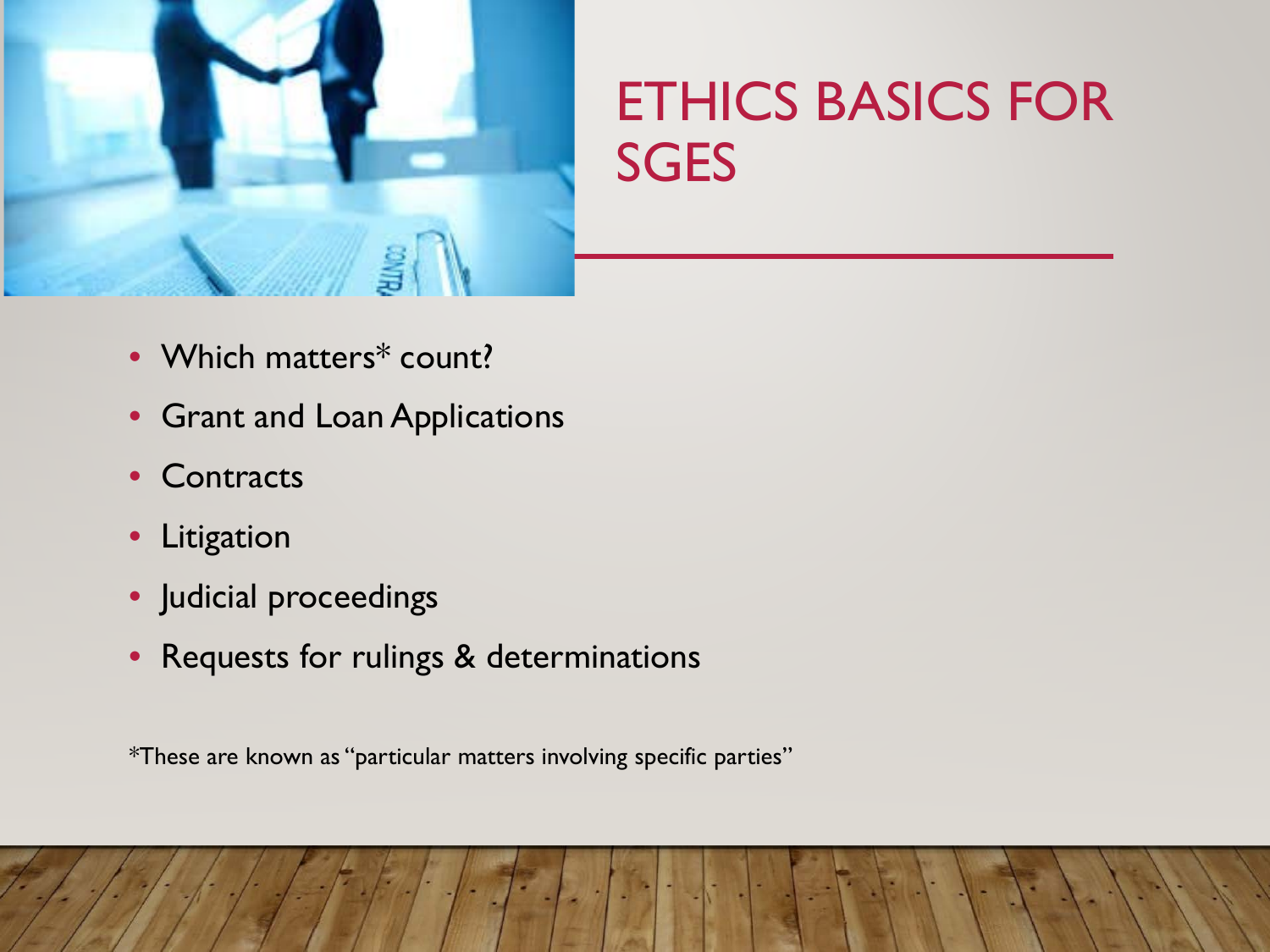EXAMPLE: Jim is a member of the National Urban and Community Forestry Advisory Council (NUCFAC). His wife is the President of City Leaves, Inc.

City Leaves, Inc. submits an application for a "Creative and Innovative Project " program grant. NUCFAC administers such grants.

\*Can Jim evaluate and score the City Leaves application??

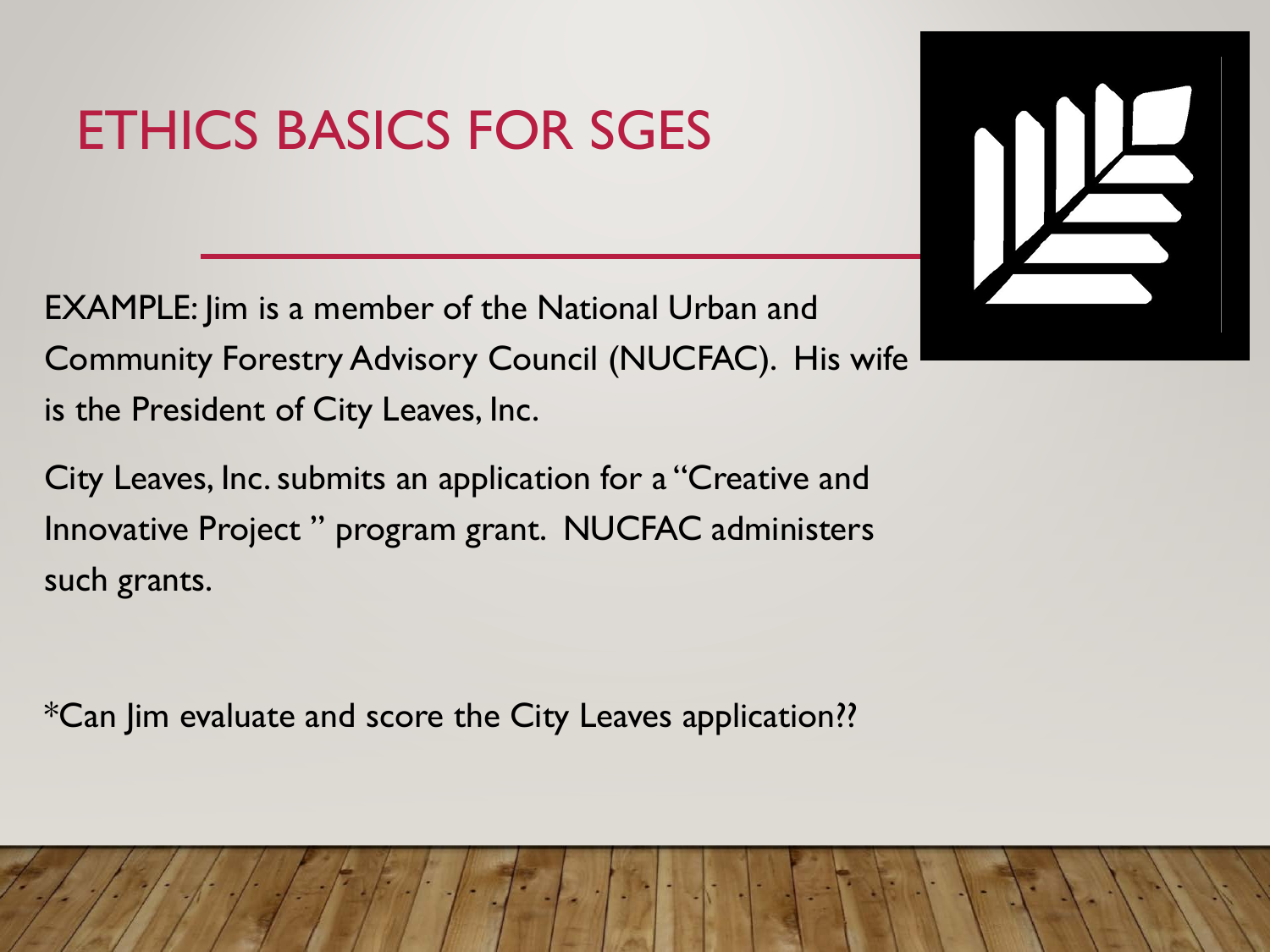### **BASIC RULE #2:**

If you work on a matter as a SGE, you are then barred from representing another party back to the Federal government on that matter for as long as it exists.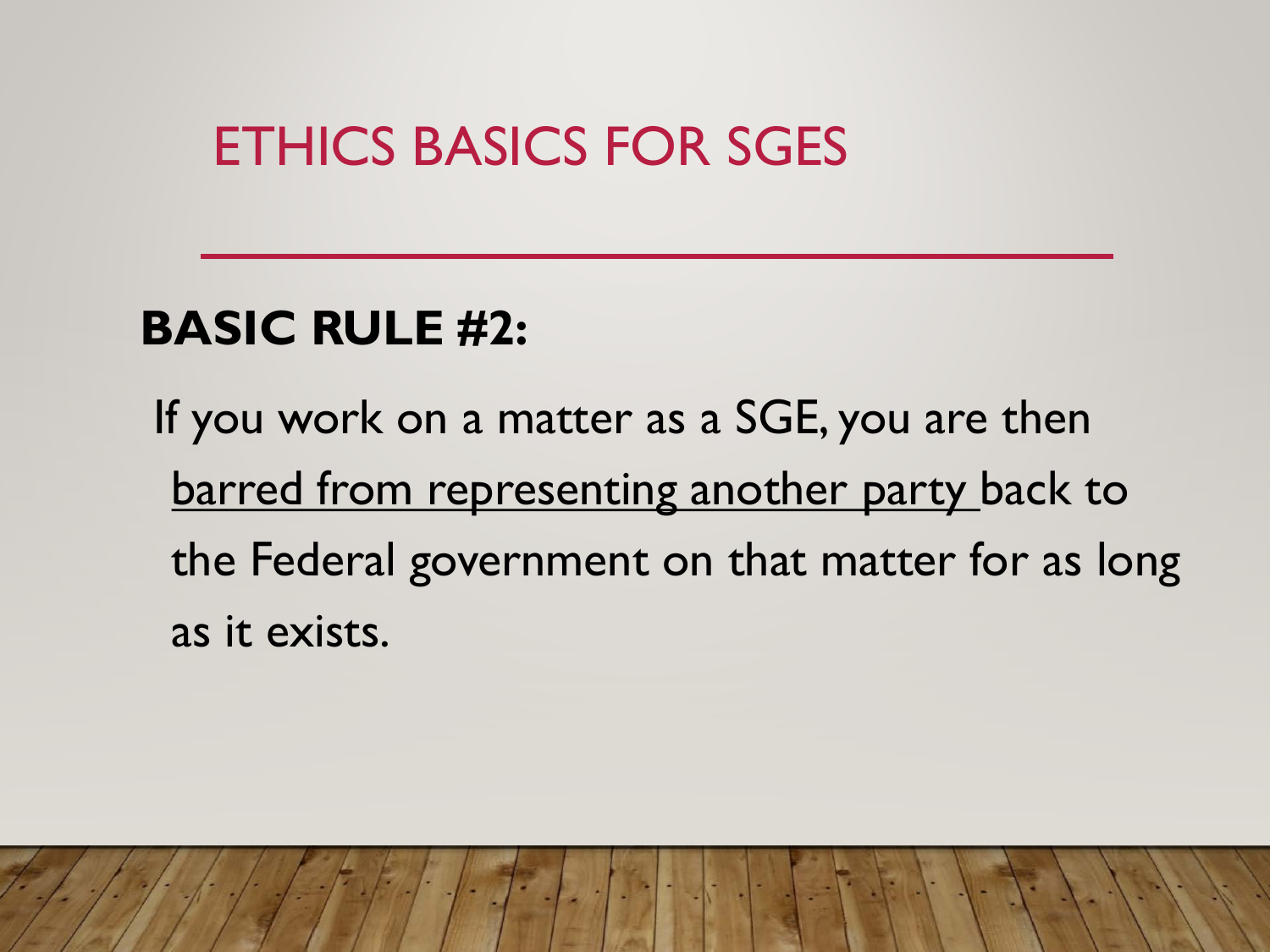

- EXAMPLE #2: Jim, the NUCFAC member from the prior example, and his fellow council members, awarded a \$1 million grant to Arbor, Inc. in 2016.
- In 2018, Arbor's CEO contacts Jim and asks him if he'd be willing to contact a FS District Ranger to increase the size of the grant.

Can Jim contact the FS District Ranger?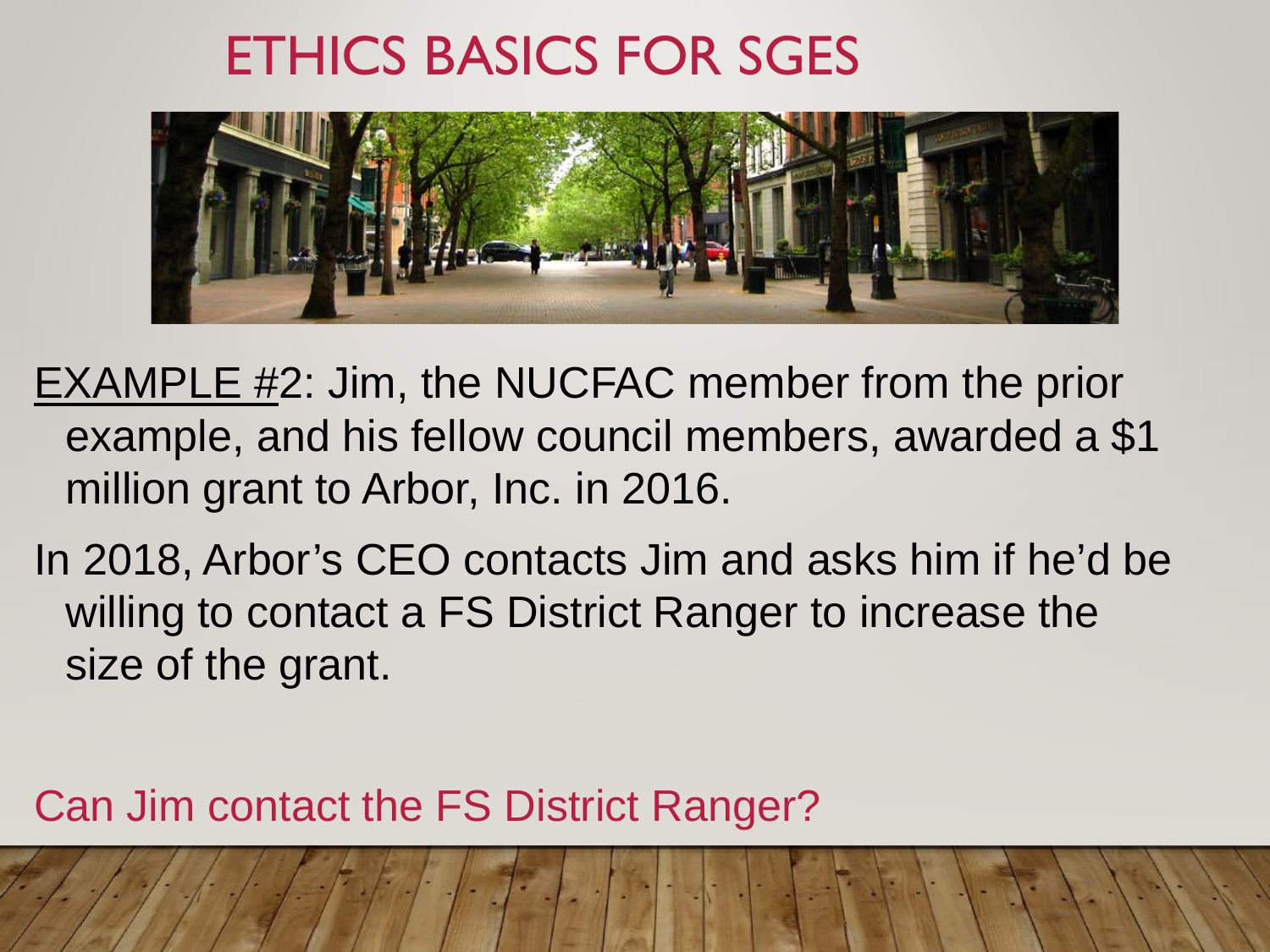## BASIC RULE: GIFTS

- FACA Board members may accept gifts NOT offered as a result of their Board membership.
- Any gift given to a FACA Board Member because of their service on an Advisory Committee or Board would raise concerns.
- Gifts given to an SGE because of their position or achievements in the private (non-Government) sector generally are not problematic.

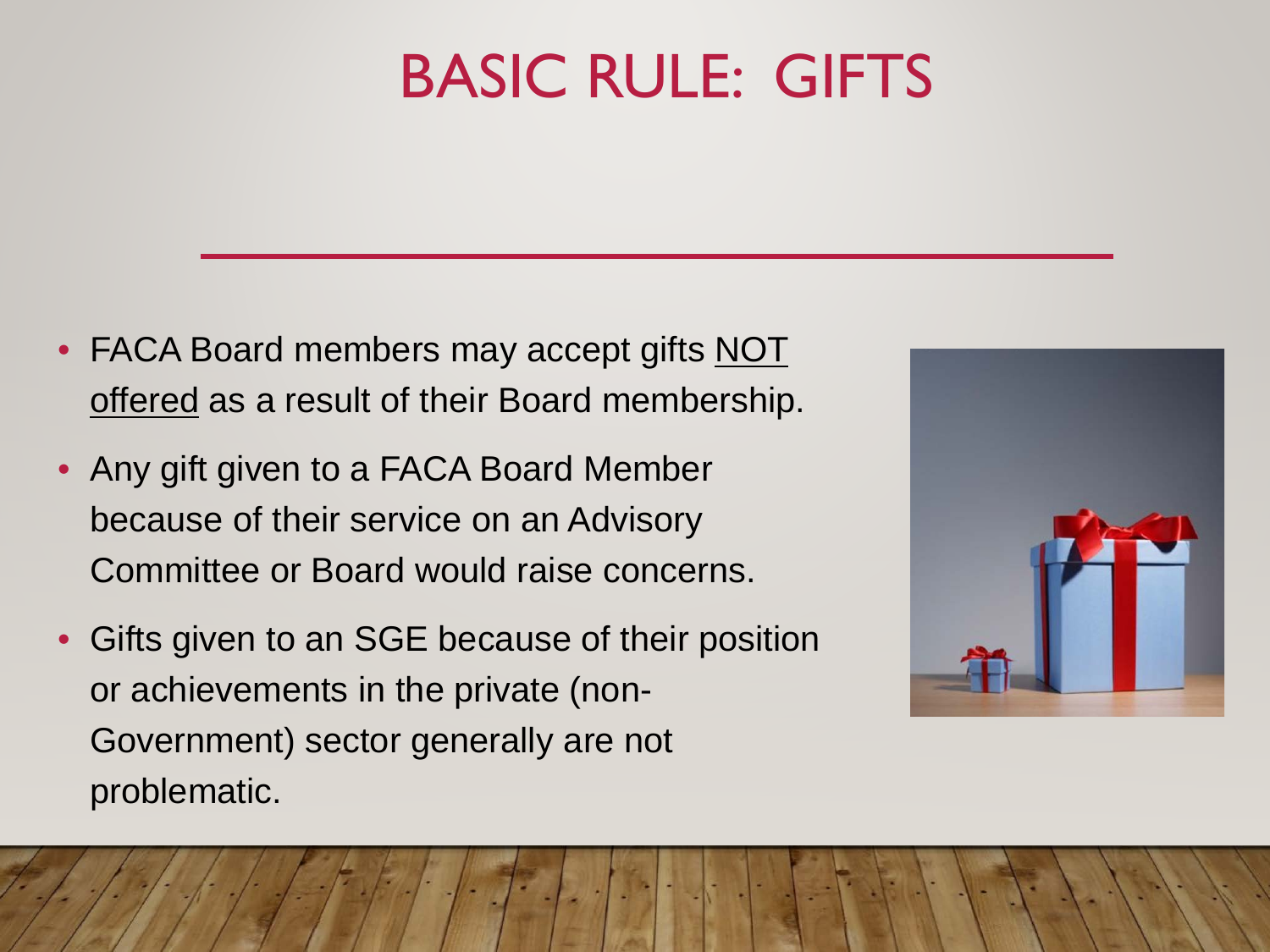### BASIC RULE: TEACHING, SPEAKING AND WRITING

- SGEs may NOT receive compensation for teaching/speaking/writing that relates to their official duties.
- SGEs may generally receive compensation for teaching, speaking and writing activities performed in a personal capacity.

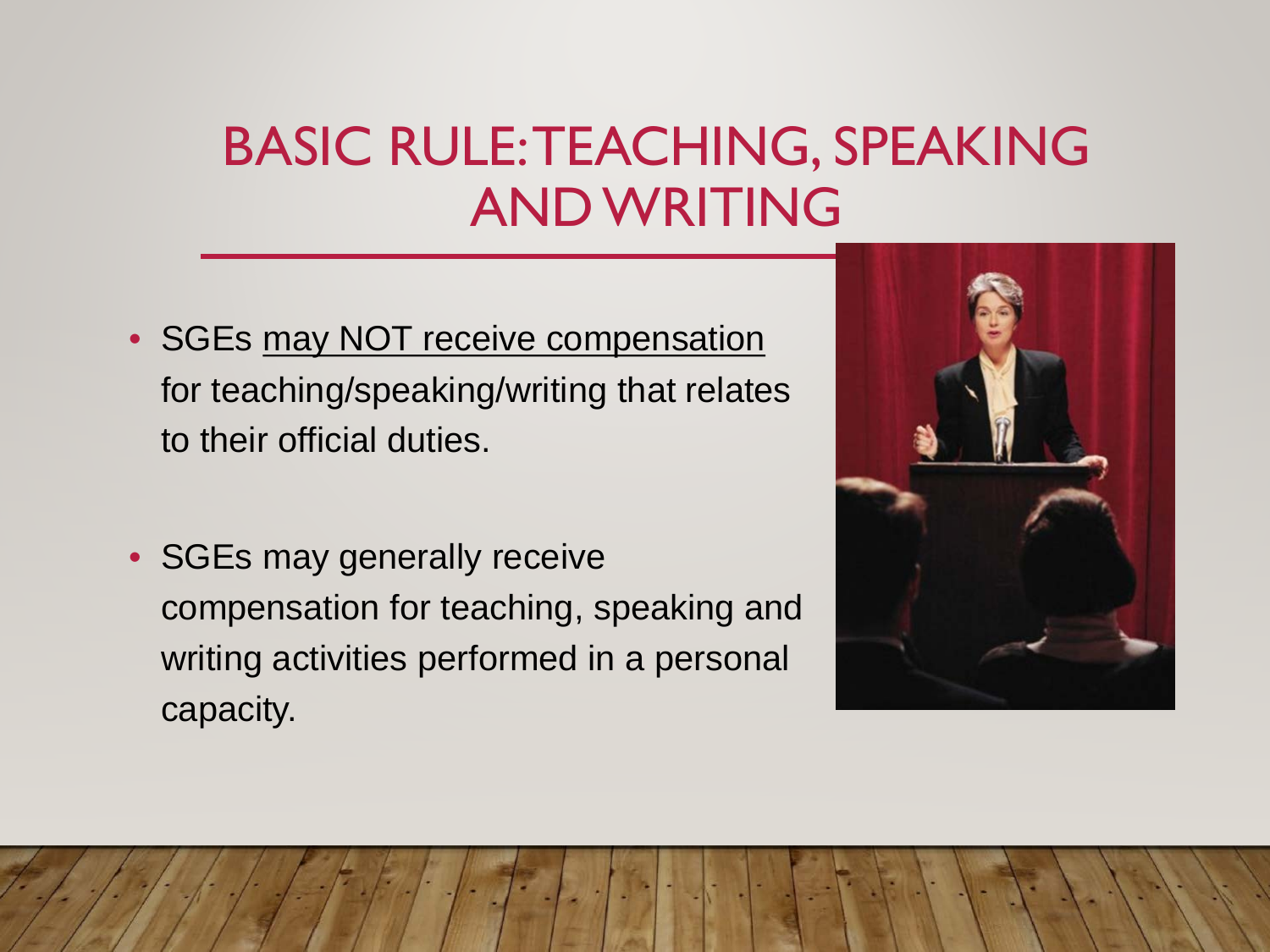## RELATES TO OFFICIAL DUTIES?

- Done as part of official duties as a Board member
- Draws on non-public information acquired through Board membership
- Invitation was based upon SGE's Board membership
- Invitation from source that would be substantially affected by the performance of the SGE's official duties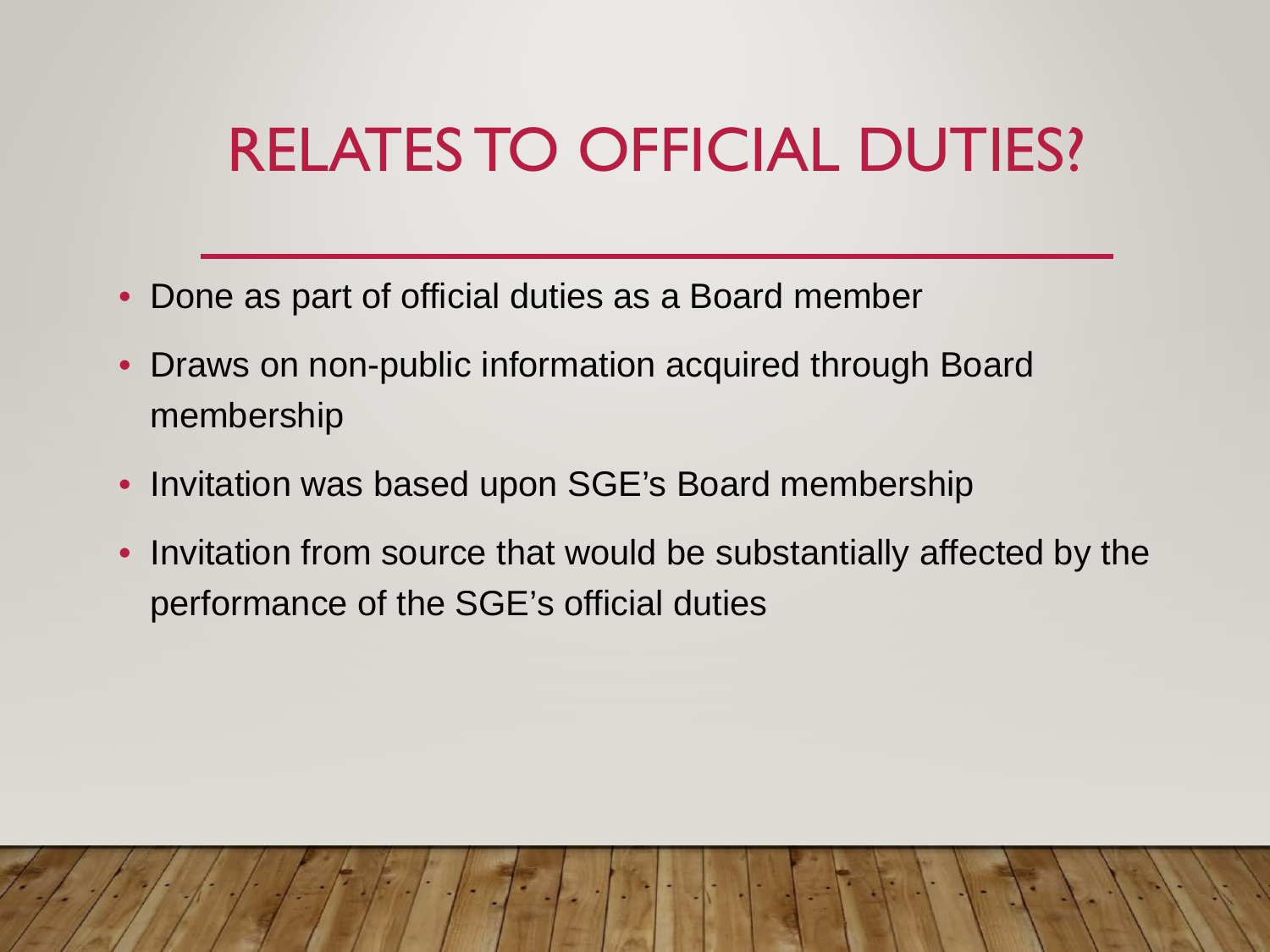THE UPSHOT:

**Federal Advisory Committees are put in place because the government needs your expertise, experience and insight.** 

**Don't let an ethical problem, or the appearance of one, derail the good work you're doing here.**